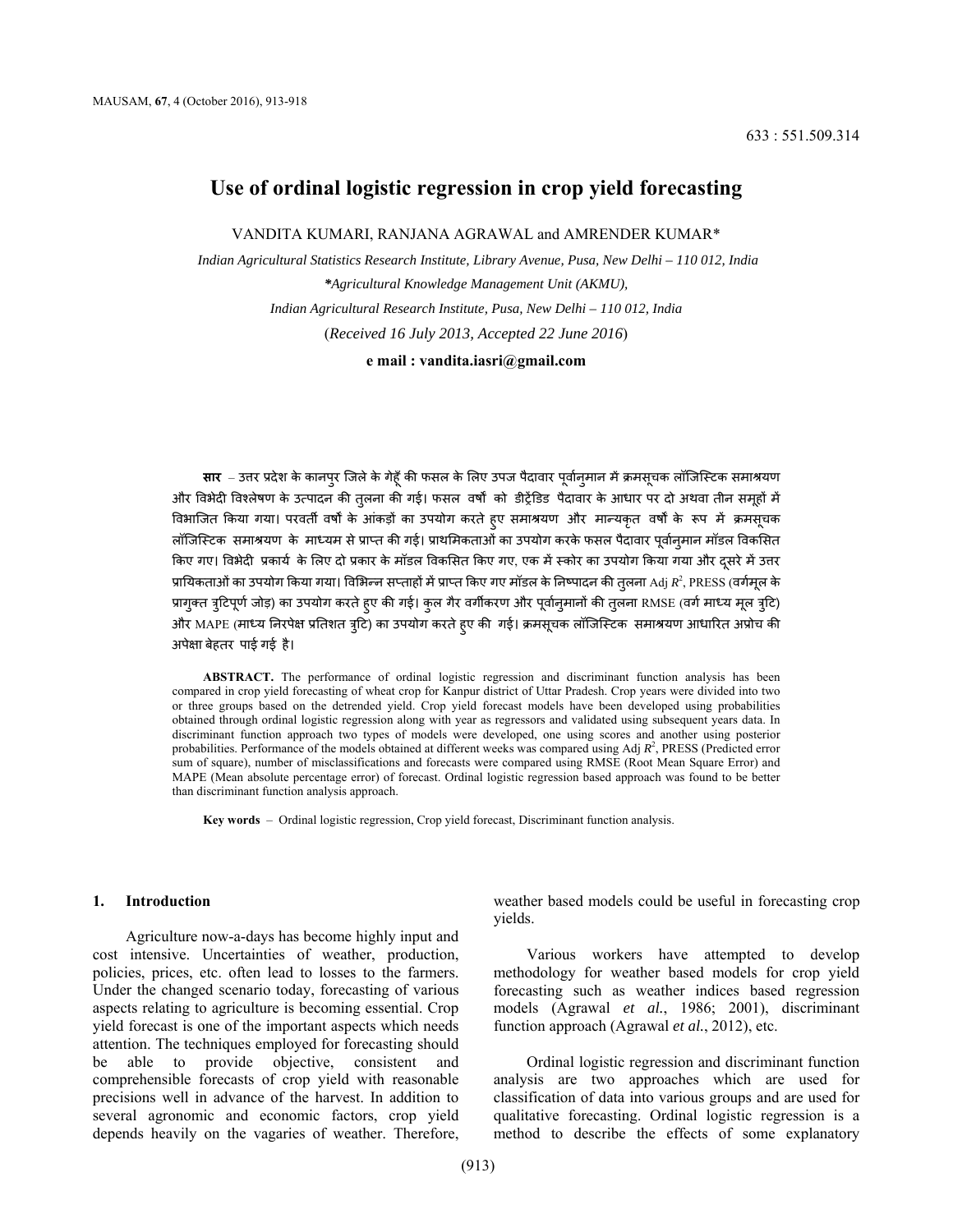variables on a categorical response variable especially when the response variable has an ordinal nature. It is used for prediction of the probability of occurrence of an event by fitting data to a logit function. Discriminant function analysis is another approach which is used for classification of data into various groups and for qualitative forecasting. It is a multivariate technique concerned with separating distinct sets of objects (or sets of observation) & allocating new objects (or observations) to the previously defined groups. The performance of the two methods for classification has been studied by Press and Wilson (1978); O'Gorman and Woolson (1991); Johnson *et al*. (1996); Zibaei and Bakhshoodeh (2008). Ordinal logistic regression has been explored for quantitative forecasting (Kumari and Kumar, 2014).

In this study ordinal logistic regression and discriminant function analysis approaches have been compared for forecasting wheat yield for Kanpur district of Uttar Pradesh both qualitatively and quantitatively.

# **2. Data**

Time series data on yield of wheat crop for Kanpur district of Uttar Pradesh for 39 years (1971-72 to 2009-10) have been obtained from Directorate of Economics and Statistics, Ministry of Agriculture, New Delhi. Weekly weather data for 39 years (1971-72 to 2009-10) of Kanpur district of Uttar Pradesh during the different growth phases of wheat crop have been obtained from Central Research Institute for Dry-Land Agriculture (C.R.I.D.A.), Hyderabad.

### **3. Methodology**

Data from 1971-72 to 2006-07 have been utilized for model development and subsequent three years were used for the validation of the model. Crop years have been divided into two and three groups on the basis of crop yield adjusted for trend effect. The grouping was done into two by taking year having residuals with negative value as bad year  $(0)$  and positive values as good year  $(1)$ after fitting linear regression between yield and year. Crop years were grouped into three, where residuals (after fitting linear regression between yield and year) have been arranged into ascending order and were divided into three equal groups namely adverse (0), normal (1) and congenial (2). For modeling of crop yield using weather variables in two/three groups, probabilities were obtained by ordinal logistic regression (Agresti, 2002).

Weather variables affect the crop differently during different stages of development, so weekly weather data were used in the study. As weather during pre-sowing

 harvesting, *i.e*., 15-21 January of the next year has been standard meteorological week (SMW) to  $52<sup>nd</sup>$  SMW of a explanatory variable 80 in ordinal logistic regression variables (80) more than the number of observations. The following strategy has been used to solve the problem. At period is important for establishment of the crop and also the forecast is required well in advance of harvest, weather data starting from two weeks before sowing, *i.e*., first week of October to about 2 months before considered. Thus, the data have been taken up to the first 16 weeks of the crop cultivation which included  $40<sup>th</sup>$ year and  $1^{st}$  SMW to  $3^{rd}$  SMW of the next year. Using 5 variables in 16 weeks as such makes number of giving rise to the problem of number of explanatory first week, the weather variables corresponding to the predefined groups have been used to compute probabilities by stepwise ordinal logistic regression. At the second week, the weather variables of this week along with probabilities computed at the first week have been used to compute probabilities in second week using stepwise ordinal logistic regression. These steps have been repeated in third week as well and so on upto last week. Forecast models were fitted at different weeks starting from 52<sup>nd</sup> SMW using stepwise regression procedure, taking probabilities at week of forecast along with year as regressors. Besides this discriminant function analysis has been carried out using weather variables in the pre-defined groups (Agrawal *et al.*, 2012) in similar procedure as followed for logistic. Two types of forecast models using discriminant function approach were developed, one using scores and the other one using probabilities as regressors. The comparison of these two approaches has been performed.

#### 3.1. *Modeling with two and three groups*

Probability of good year, *i.e.*,  $P_1 = P(Y = 1)$  under ordinal logistic regression with multiple explanatory variables,  $x = (x_1, \ldots, x_n)$  of *p* predictors is given by:

$$
P_i = \frac{\exp(\alpha + \beta_1 x_1 + \beta_2 x_2 + ... + \beta_p x_p)}{1 + \exp(\alpha + \beta_1 x_1 + \beta_2 x_2 + ... + \beta_p x_p)}
$$

where,  $\alpha$  is the intercept and  $\beta$ 's are the regression coefficients. Thus, probability of bad year is  $P(Y=0) = 1-P_1$ . Forecast model was obtained taking  $P_1$ and year (*T*) as regressors.

When dependent variable has an ordinal nature, *i.e*., taking three values zero, one, two then the ordered multiple response models assume the relationship:

$$
\log \text{it}\big[P\big(Y \leq j-1|x\big)\big] = \alpha_j + \beta_1 x_1 + \beta_2 x_2 + \dots + \beta_p x_p, \, j = 1, 2
$$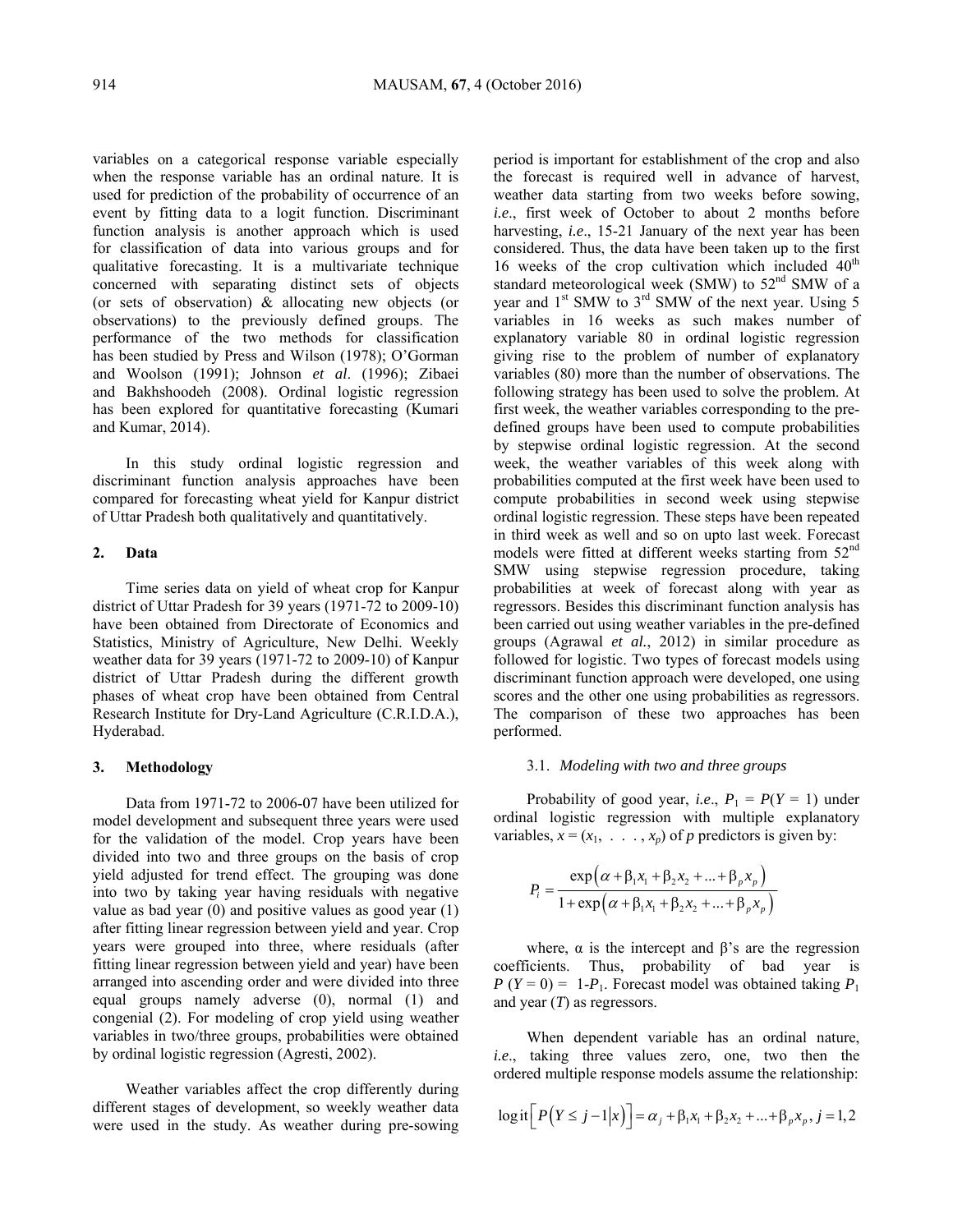### **TABLE 1**

**Wheat yield forecast models for different week alongwith comparison of forecast for two groups** 

| Week of forecast<br>(SMW) | <b>Forecast Models</b>                 | Comparison of forecasts |              |                |             |             |
|---------------------------|----------------------------------------|-------------------------|--------------|----------------|-------------|-------------|
|                           | Forecast regression equation           | Adj $R^2$               | <b>PRESS</b> | Mis.           | <b>RMSE</b> | <b>MAPE</b> |
| 52                        | Yield = $-1120.18 + 3.93 P_1 + 0.57 T$ | $0.903**$               | 168.59       | $\overline{2}$ | 2.25        | 6.11        |
|                           | $(66.50)$ $(0.74)$<br>(0.03)           |                         |              |                |             |             |
| $\mathbf{1}$              | Yield = $-1118.89 + 3.88 P_1 + 0.57 T$ | $0.898**$               | 178.92       | $\overline{c}$ | 2.31        | 6.34        |
|                           | $(68.350)$ $(0.78)$ $(0.034)$          |                         |              |                |             |             |
| $\overline{2}$            | Yield = $-1118.66 + 3.85 P_1 + 0.57 T$ | $0.894**$               | 185.77       | $\overline{2}$ | 2.36        | 6.51        |
|                           | $(0.80)$ $(0.03)$<br>(69.47)           |                         |              |                |             |             |
| 3                         | Yield = $-1118.71 + 3.85 P_1 + 0.57T$  | $0.892**$               | 189.26       | $\overline{2}$ | 2.38        | 6.61        |
|                           | (70.00)<br>(0.82)<br>(0.03)            |                         |              |                |             |             |

*Note*: Figures in brackets denote Standard Error of regression coefficients, \*\* Significant at p = 0.01, Mis.= Misclassifications

Thus, ordinal logistic regression model is given as:

$$
P_0 = \exp(\alpha_1 + \beta_1 x_1 + \beta_2 x_2 + ... + \beta_p x_p) / \n\left[1 + \exp(\alpha_1 + \beta_1 x_1 + \beta_2 x_2 + ... + \beta_p x_p)\right] \nP_0 + P_1 = \exp(\alpha_2 + \beta_1 x_1 + \beta_2 x_2 + ... + \beta_p x_p) / \n\left[1 + \exp(\alpha_2 + \beta_1 x_1 + \beta_2 x_2 + ... + \beta_p x_p)\right]
$$

and 
$$
P_0 + P_1 + P_2 = 1
$$

where,  $P_0$  is probability of  $Y = 0$ ,  $P_1$  is probability of *Y* = 1 and *P*<sub>2</sub> is probability of *Y* = 2,  $\alpha$ <sup>*j*</sup>'s are the intercepts and β*i*'s are the regression coefficients. Forecast model was obtained taking  $P_1$ ,  $P_2$  and year (*T*) as regressors.

For validation of models, forecasts of subsequent years were obtained and Root Mean Square Error (RMSE) & Mean Absolute Percentage Error (MAPE) of the forecasts were computed. Different models have been compared using Adjusted  $R^2$  (Adj  $R^2$ ), Predicted error sum of square (PRESS), RMSE and MAPE of forecast.

# **4. Results and discussion**

Yield data (1971-72 to 2006-07) have been classified into two groups and three groups using detrended yield.

yea rs congenial (2), normal (1) or adverse (0) were twe lve. Out of thirty six years, the numbers of good (1) crop years were twenty and bad (0) were sixteen and the numbers of

Weather variables in two groups were used to obtain probability of good year through stepwise logistic regression. Regression models have been fitted using stepwise regression by taking yield as the dependent variable and the probability of good year  $(Y = 1)$  and year as the regressors for different weeks of forecast starting from 52<sup>nd</sup> SMW. Wheat yield forecast models alongwith Adj  $R^2$ , PRESS and number of misclassifications for different weeks are given in Table 1.

Results show that Adj  $R^2$  varied from 0.898 to 0.903. It explained about 90.30% variability in the yield. PRESS varied from 168.59 in  $52<sup>nd</sup>$  SMW to 189.26 in  $3<sup>rd</sup>$  SMW. So, PRESS value was minimum for 52<sup>nd</sup> week. Therefore,  $52<sup>nd</sup>$  week has best model fit as compared to others. Further number of misclassifications were two (1991-92 and 1995-96) in all the weeks. Evaluation of the forecasts of subsequent years at different weeks has been done by RMSE, MAPE and number of misclassifications of forecasts. RMSE varied from 2.25 in 52nd SMW to 2.38 in 3<sup>rd</sup> SMW. Also, MAPE ranged from 6.11 in 52<sup>nd</sup> SMW to 6.61 in  $3<sup>rd</sup>$  SMW. So, RMSE and MAPE values were minimum for 52<sup>nd</sup> week. There was no misclassification in the forecast years at different weeks.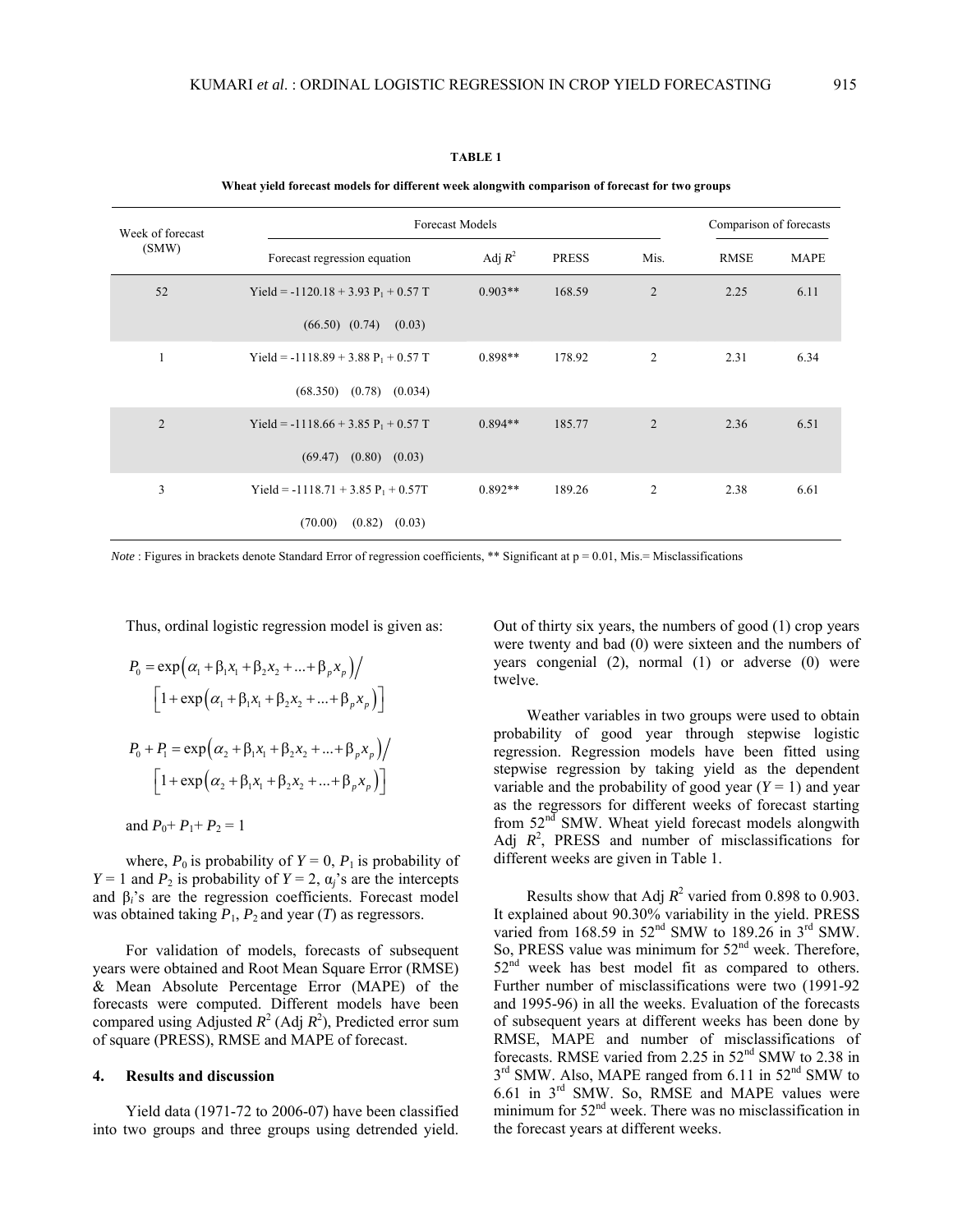# **TABLE 2**

#### **Wheat yield forecast models for different week alongwith comparison of forecast for three groups**

| Week of forecast<br>(SMW) | Forecast models                                     | Comparison of forecasts |              |      |             |             |
|---------------------------|-----------------------------------------------------|-------------------------|--------------|------|-------------|-------------|
|                           | Forecast regression equation                        | Adj $R^2$               | <b>PRESS</b> | Mis. | <b>RMSE</b> | <b>MAPE</b> |
| 52                        | Yield = $-1146.70 + 4.77 P_1 + 6.45 P_2 + 0.57 T$   | $0.918**$               | 147.45       | 9    | 3.05        | 8.11        |
|                           | (2.20)<br>(1.05)<br>(61.41)<br>(0.03)               |                         |              |      |             |             |
|                           | Yield = $-1179.13 + 4.46P_1 + 6.39P_2 + 0.60 T$     | $0.923**$               | 138.02       | 10   | 3.33        | 9.69        |
|                           | (1.89)<br>$(1.05)$ $(0.03)$<br>(60.68)              |                         |              |      |             |             |
| $\overline{2}$            | Yield = -1179.55 + 4.24 $P_1$ + 6.24 $P_2$ + 0.60 T | $0.924**$               | 136.36       | 8    | 3.42        | 9.80        |
|                           | (1.82)<br>(60.68)<br>(0.97)<br>(0.03)               |                         |              |      |             |             |
| 3                         | Yield = $-1177.54 + 4.20 P_1 + 6.19 P_2 + 0.60 T$   | $0.924**$               | 135.06       | 8    | 3.48        | 9.84        |
|                           | (1.80)<br>(60.43)<br>$(0.94)$ $(0.03)$              |                         |              |      |             |             |

*Note* : Figures in brackets denote Standard Errors,\*\* Significant at p = 0.01, Mis. = Misclassifications

### **TABLE 3**

| Comparison between ordinal logistic regression and discriminant function using RMSE and MAPE |  |  |  |
|----------------------------------------------------------------------------------------------|--|--|--|
|                                                                                              |  |  |  |

|                              |             | Two Groups  |             |                          |             |                               | Three Groups |             |             |                          |             |                               |  |
|------------------------------|-------------|-------------|-------------|--------------------------|-------------|-------------------------------|--------------|-------------|-------------|--------------------------|-------------|-------------------------------|--|
| Week of<br>forecast<br>(SMW) |             | Logistic    |             | Discriminant<br>(scores) |             | Discriminant<br>(probability) |              | Logistic    |             | Discriminant<br>(scores) |             | Discriminant<br>(probability) |  |
|                              | <b>RMSE</b> | <b>MAPE</b> | <b>RMSE</b> | <b>MAPE</b>              | <b>RMSE</b> | <b>MAPE</b>                   | <b>RMSE</b>  | <b>MAPE</b> | <b>RMSE</b> | <b>MAPE</b>              | <b>RMSE</b> | <b>MAPE</b>                   |  |
| 52                           | 2.25        | 6.11        | 5.00        | 13.80                    | 4.15        | 10.69                         | 3.05         | 8.11        | 4.38        | 13.06                    | 4.44        | 10.50                         |  |
|                              | 2.31        | 6.34        | 4.81        | 13.57                    | 4.29        | 11.09                         | 3.33         | 9.69        | 4.41        | 13.23                    | 4.46        | 10.57                         |  |
| $\overline{2}$               | 2.36        | 6.51        | 4.74        | 13.37                    | 4.24        | 10.99                         | 3.42         | 9.80        | 4.41        | 13.23                    | 4.50        | 10.87                         |  |
| 3                            | 2.38        | 6.61        | 4.74        | 13.37                    | 4.21        | 10.95                         | 3.48         | 9.84        | 4.41        | 13.23                    | 4.53        | 11.06                         |  |

Using weather variables in three groups probabilities have been obtained by stepwise logistic regression. Regression models have been fitted using stepwise regression by taking yield as the dependent variable and the probabilities (normal and congenial years) and year as the regressors. Wheat yield forecast models for different weeks alongwith Adj  $R^2$ , PRESS and number of misclassifications alongwith comparison of forecast using RMSE and MAPE are given in Table 2.

Results show that Adj  $R^2$  varied from a minimum 0.918 in  $52<sup>nd</sup>$  SMW to a maximum of 0.924 in  $3<sup>rd</sup>$  SMW. PRESS varied from 135.06 in 3<sup>rd</sup> SMW to 147.45 in 52<sup>nd</sup> SMW. It was observed that number of years misclassified varied from 8 at  $2<sup>nd</sup>$  and  $3<sup>rd</sup>$  SMW to 10 at 1<sup>st</sup> SMW. Thus,  $3<sup>rd</sup>$  week gave minimum PRESS and number of misclassifications alongwith maximum Adj  $R^2$ . Therefore  $3<sup>rd</sup>$  week has best model fit as compared to others. It explained about 92.40% variability in the model.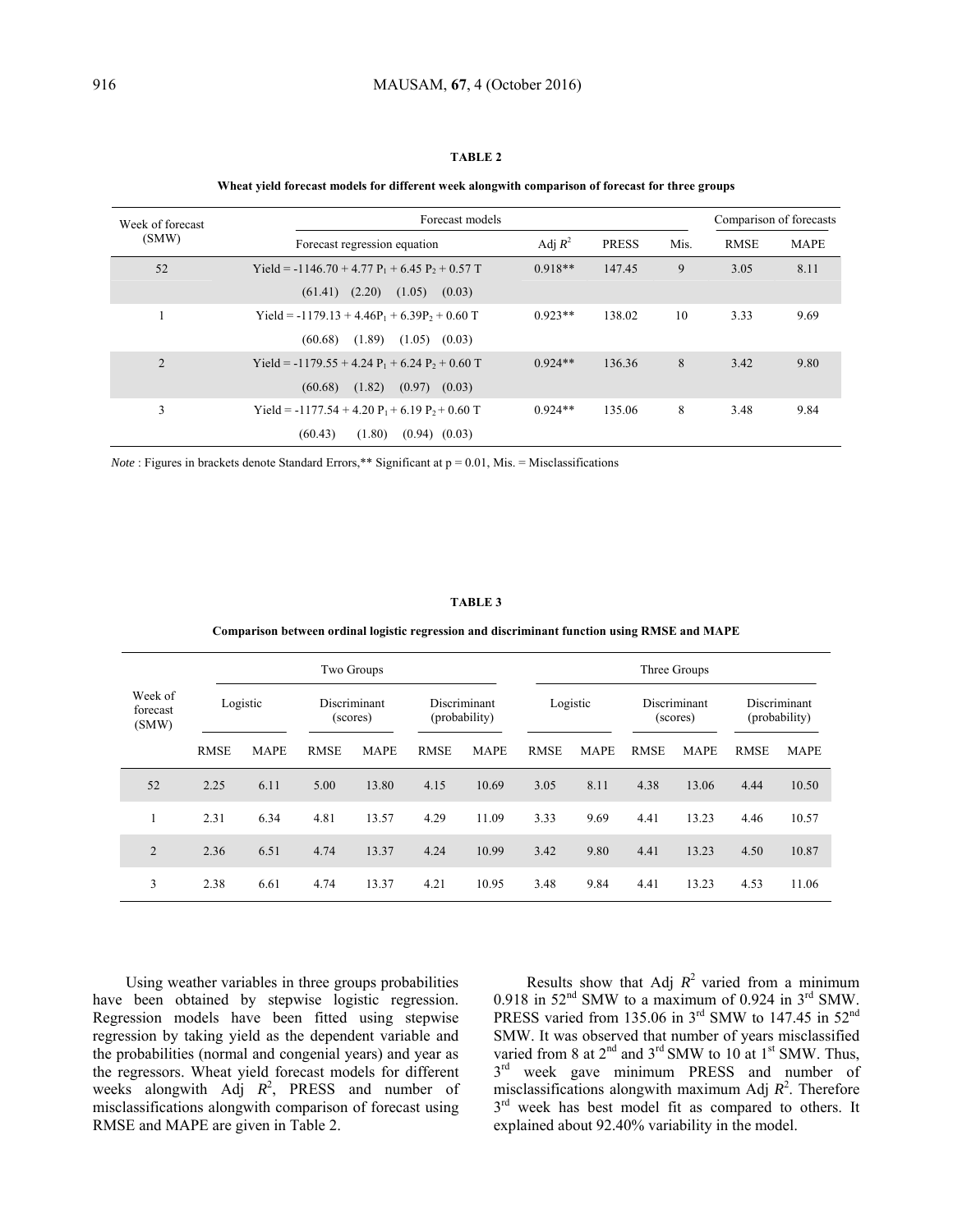| Observed and forecasts of subsequent years at 52 <sup>nd</sup> SMW |         |                |                  |                         |  |  |  |  |
|--------------------------------------------------------------------|---------|----------------|------------------|-------------------------|--|--|--|--|
| Week of forecast (SMW)                                             | Year    | Observed yield | Forecasted yield | % Deviation of forecast |  |  |  |  |
| 52                                                                 | 2007-08 | 30.08          | 33.31            | 10.74                   |  |  |  |  |
|                                                                    | 2008-09 | 33.56          | 33.88            | 0.95                    |  |  |  |  |
|                                                                    | 2009-10 | 32.31          | 34.45            | 6.62                    |  |  |  |  |

#### **TABLE 4**

Evaluation of the forecasts developed at different weeks has been done by RMSE, MAPE and misclassifications. RMSE varied from  $3.05$  in  $52<sup>nd</sup>$  SMW to  $3.48$  in  $3<sup>rd</sup>$  SMW. Also, MAPE ranged from 8.11 in  $52<sup>nd</sup>$  SMW to 9.84 in  $3<sup>rd</sup>$ SMW. So, RMSE and MAPE values were minimum for  $52<sup>nd</sup>$  week. Number of misclassification in the forecast years was one for all weeks.

Ordinal logistic regression and discriminant function have been compared qualitatively on the basis of number of misclassifications and quantitatively on the basis of RMSE and MAPE of forecast. Results of comparison for logistic regression approach and discriminant function approach are given in Table 3.

Table 3 revealed that RMSE under logistic regression approach were less as compared to discriminant function analysis in both two and three groups cases. Further RMSE was minimum for  $52<sup>nd</sup>$  SMW under logistic regression approach in two groups case. Also, MAPE under logistic regression approach was less as compared to discriminant function analysis in both two and three groups cases. Further MAPE was minimum for 52<sup>nd</sup> SMW under logistic regression approach in two groups case.

The number of misclassifications in forecast years was two for discriminant function analysis using scores in three group case. There was one misclassification for discriminant function analysis using scores in two group case and one misclassification for discriminant function analysis using probability in two and three group cases. Further under two groups logistic regression there was no misclassification in forecast years for all weeks of forecast.

Observed and forecasts of subsequent years using ordinal logistic regression model for  $52<sup>nd</sup>$  SMW is given in Table 4.

# **5. Conclusion**

The performance of ordinal logistic regression approach is better than discriminant function analysis for forecasting crop yield. Two group classification is better than three groups. Two groups classification with ordinal logistic regression gave best forecasts. Reliable forecast of crop yield can be obtained using ordinal logistic regression model along with trend at 52nd SMW, *i.e*., 13th period which is 11 weeks after sowing. Thus, model based on ordinal logistic regression with two groups classification at  $52<sup>nd</sup>$  week can be recommended for forecasting crop yield.

#### **References**

- Agrawal, R., Jain, R. C. and Jha, M. P., 1986, "Models for studying rice crop-weather relationship", *Mausam*, **37**, 1, 67-70.
- Agrawal, R., Jain, R. C. and Mehta, S. C., 2001, "Yield forecast based on weather variables and agricultural inputs on agroclimatic zone basis", *Indian Journal of Agricultural Science*, **71,** 7**,** 487-490.
- Agrawal, R., Chandrahas and Aditya, K., 2012, "Use of discriminant function anaylsis for forecasting crop yield", *Mausam*, **63**, 3, 455-458.
- Agresti, A., 2002, "Categorical data analysis", New York : Wiley.
- Johnson, D. A., Alldredge, J. R. and Vakoch, D. L., 1996, "Potato late blight forecasting models for the semiarid-environment of south-central Washington", *American phytopathology,* **86**, 480-84.
- Kumari, V. and Kumar A., 2014, "Forecasting of wheat (Triticumaestivum) yield using ordinal logistic regression", *Indian Journal of Agricultural Science*, **84**, 6, 691-694.
- O'Gorman, T. W. and Woolson, R. F., 1991, "Variable selection to discriminant between two groups : stepwise logistic regression or stepwise discriminant analysis?", *American Statistical Association*, **45**, 3, 187-93.